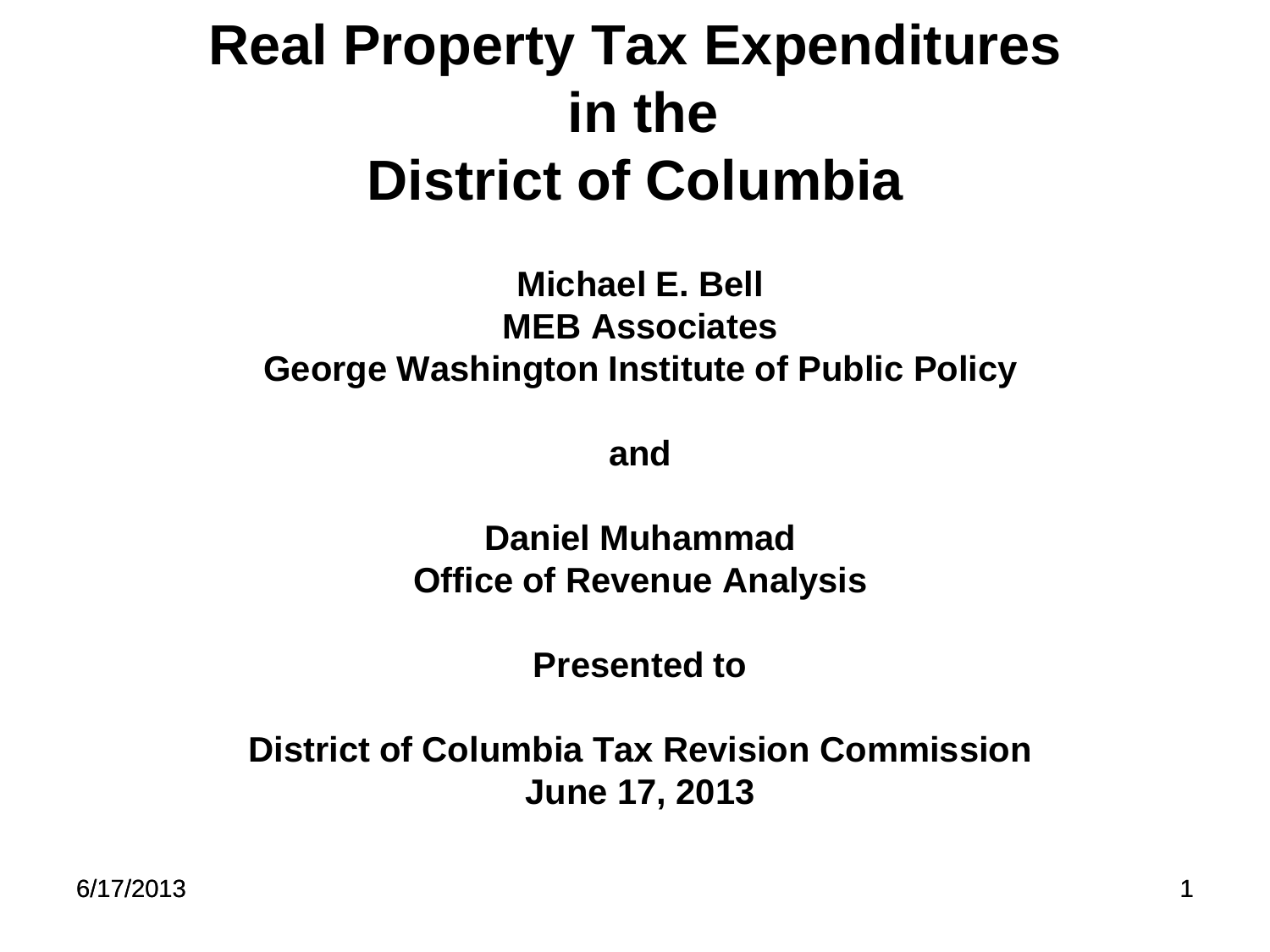## Real Property Tax Expenditures

• "the revenue losses attributable to provisions of federal law and the laws of the District of Columbia that allow, in whole or in part, a special exclusion, exemption, or deduction from taxes authorized in this title, or which provide a special credit, a preferential rate of tax, or a deferral of tax liability." [47-318(6)]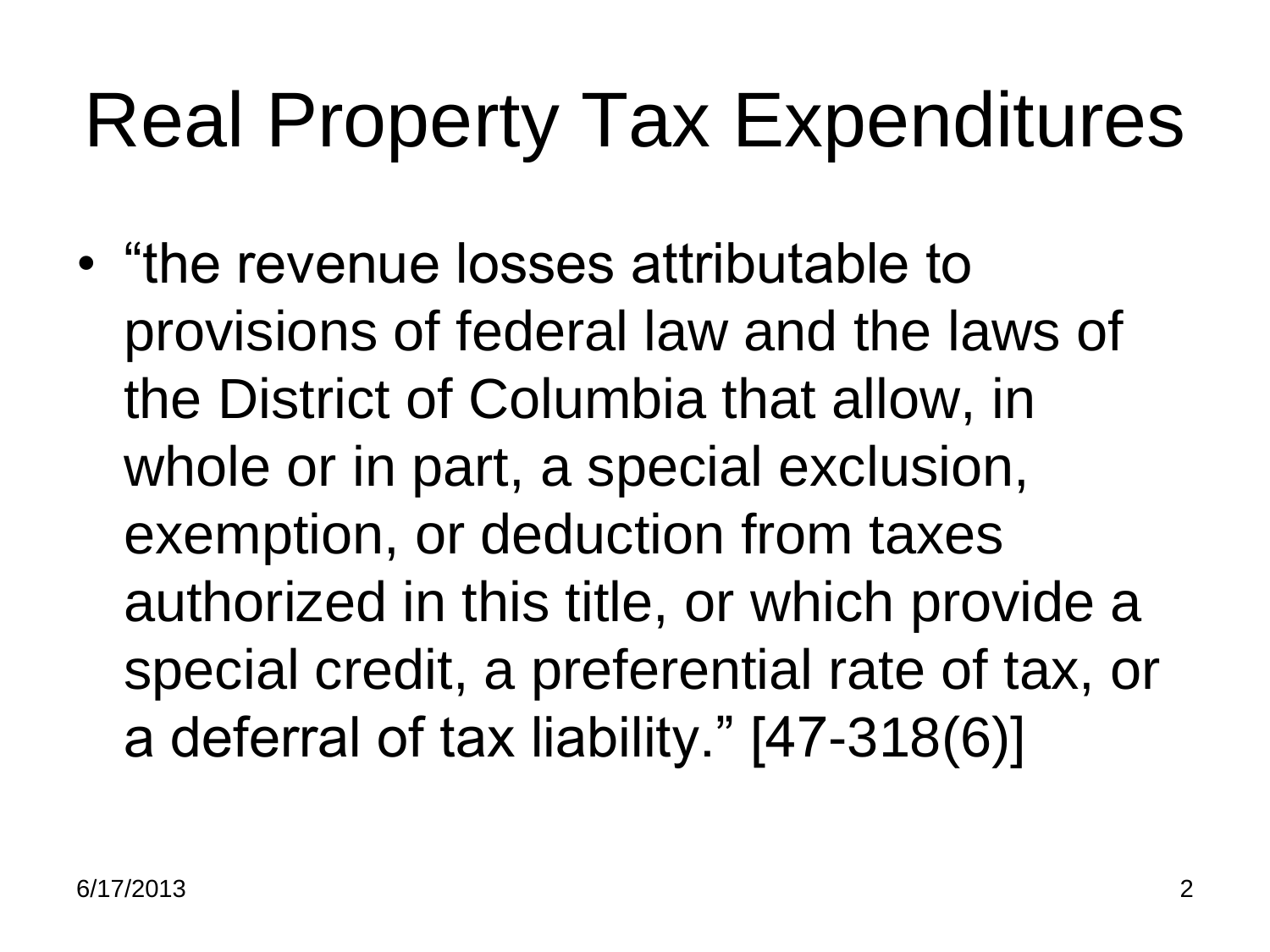#### Consequences of Real Property Tax Expenditures

- Lost tax revenues
- Differential effective tax rates across individual properties
- Shifting the tax burden to properties not receiving preferential treatment
- Undermines fairness, efficiency and transparency of the property tax
- Costs must be balanced with social benefits from tax expenditures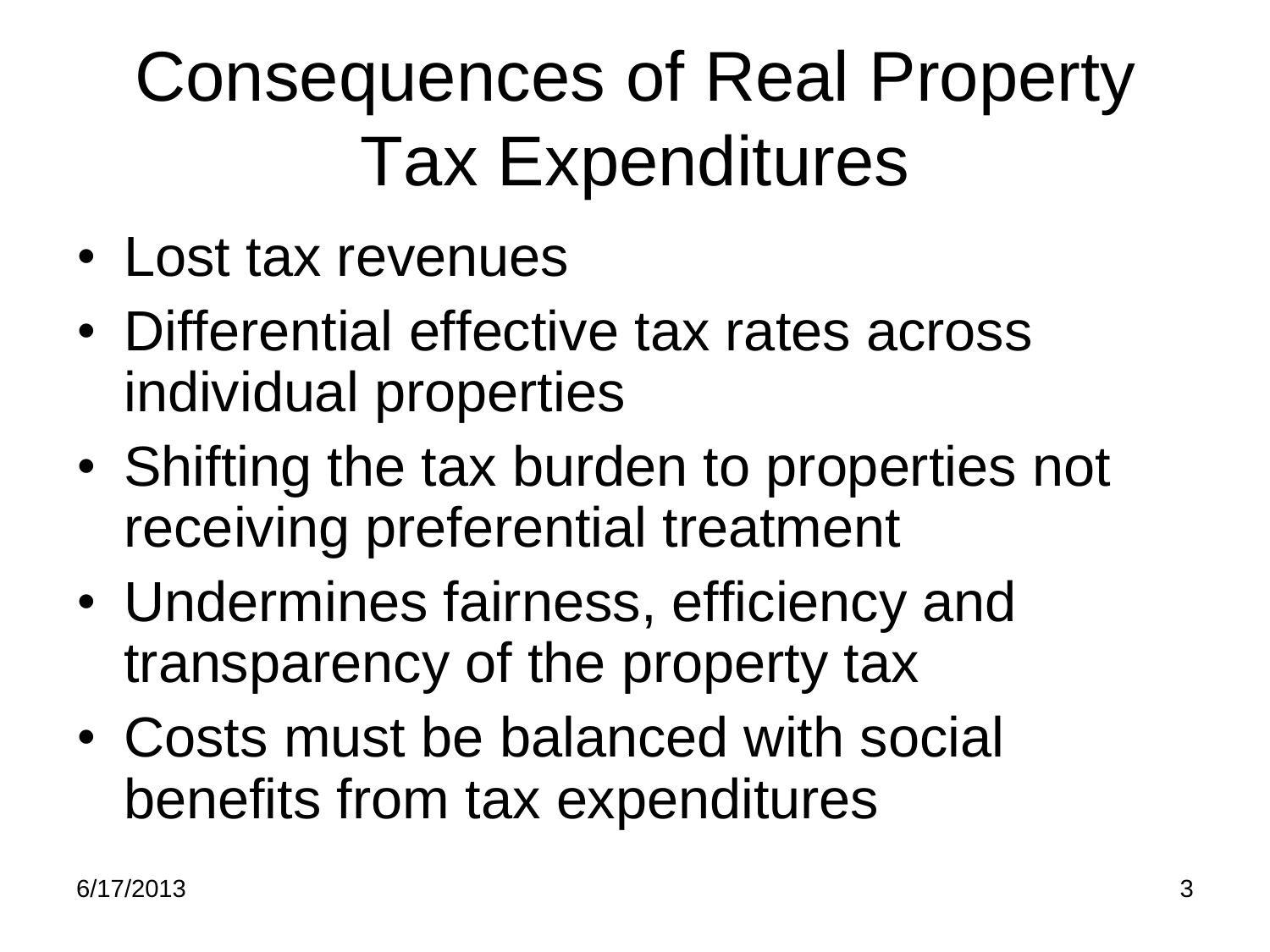# Tax Expenditure Report

- Tax expenditure analysis offers a fuller picture of government resource use, and promotes transparency and accountability;
- Tax expenditures have similar economic effects to direct spending;
- Tax expenditures reduce economic efficiency;
- Tax expenditures are not transparent like direct spending; and
- Tax expenditures usually do not require annual reauthorization.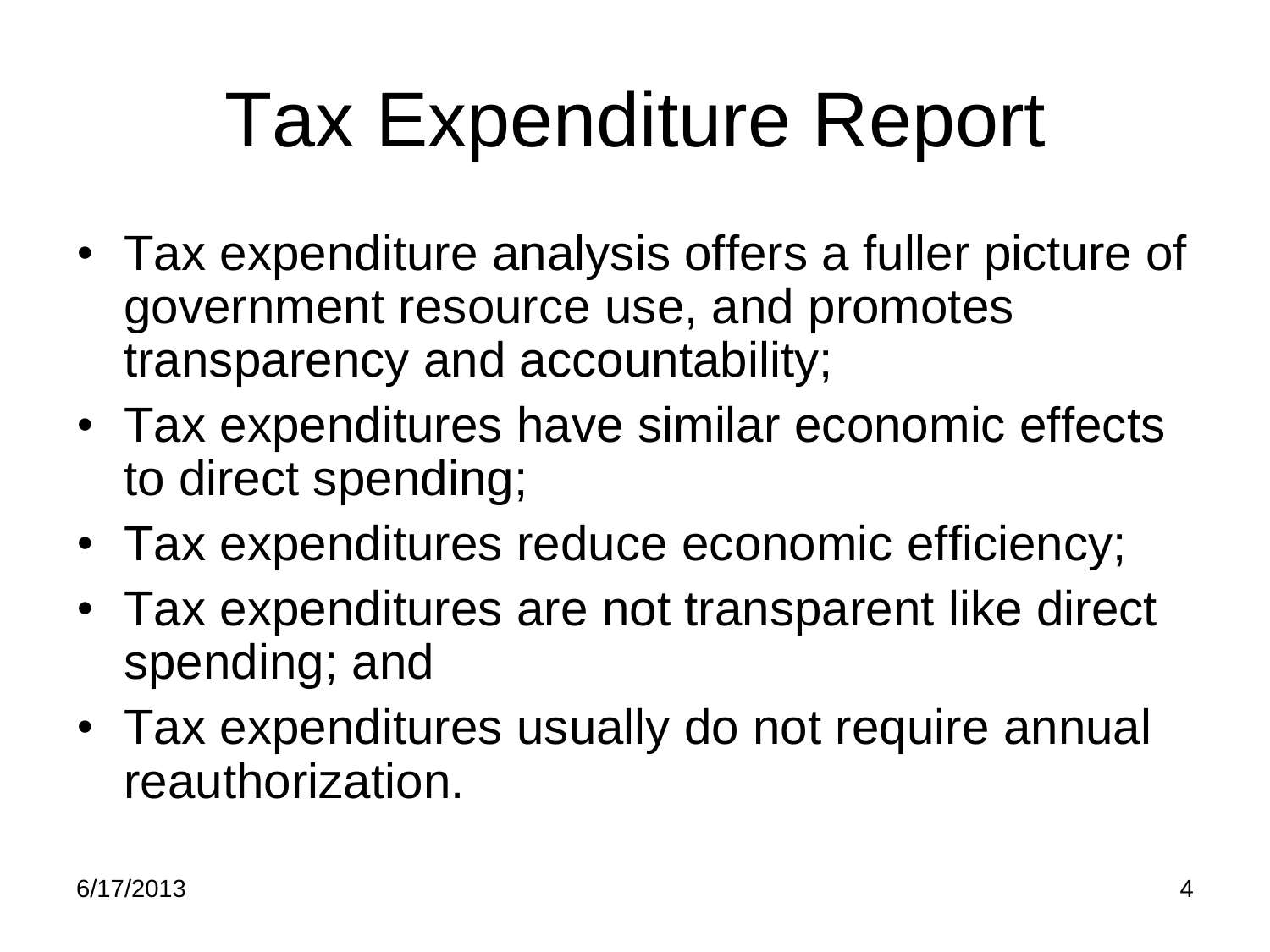#### Tax Expenditure State Comparison

| <b>State</b>     | <b>Total</b> | <b>Exempt</b><br>Home | <b>Exempt</b><br>Other | <b>Assess</b><br>Limits | Credit/<br>Refund | <b>Business</b><br>Incentive | Other          | Year         |
|------------------|--------------|-----------------------|------------------------|-------------------------|-------------------|------------------------------|----------------|--------------|
| D.C.             | 1,282        | 54                    | 1,168                  | 28                      | 20                | $\overline{7}$               | $\mathfrak{S}$ | <b>FY 12</b> |
| Florida          | 16,925       | 2,807                 | 10,457                 | 2,475                   | 143               | $6\phantom{1}6$              | 42             | <b>FY 11</b> |
| Kentucky         | 399          |                       | 0.2                    |                         |                   |                              | 399            | <b>FY 10</b> |
| <b>Maine</b>     | 116          |                       |                        |                         | 50                | 66                           |                | <b>FY 10</b> |
| Maryland         | 223          |                       | 86                     | 78                      | 57                |                              |                | <b>FY 10</b> |
| Michigan         | 8,467        | 3,670                 | 984                    | 3,400                   | 49                | 363                          |                | <b>FY 10</b> |
| <b>Minnesota</b> | 1,937        | 490                   | 1,294                  |                         | 11                | 9                            | 56             | <b>FY 10</b> |
| Oregon           | 4,674        | $\overline{2}$        | 3,625                  |                         | 26                | 192                          | 23             | <b>FY 10</b> |
| <b>Texas</b>     | 2,962        |                       |                        | 293                     | 1,744             | 185                          | 739            | <b>CY 10</b> |
| Vermont          | 219          |                       | 73                     |                         | 116               | 0.1                          | 30             | <b>FY 08</b> |
| Washington       | 542          |                       | 190                    |                         | 198               |                              | 10             | <b>CY 10</b> |
| Wisconsin        | 21,072       |                       | 21,072                 |                         |                   |                              |                | <b>FY 08</b> |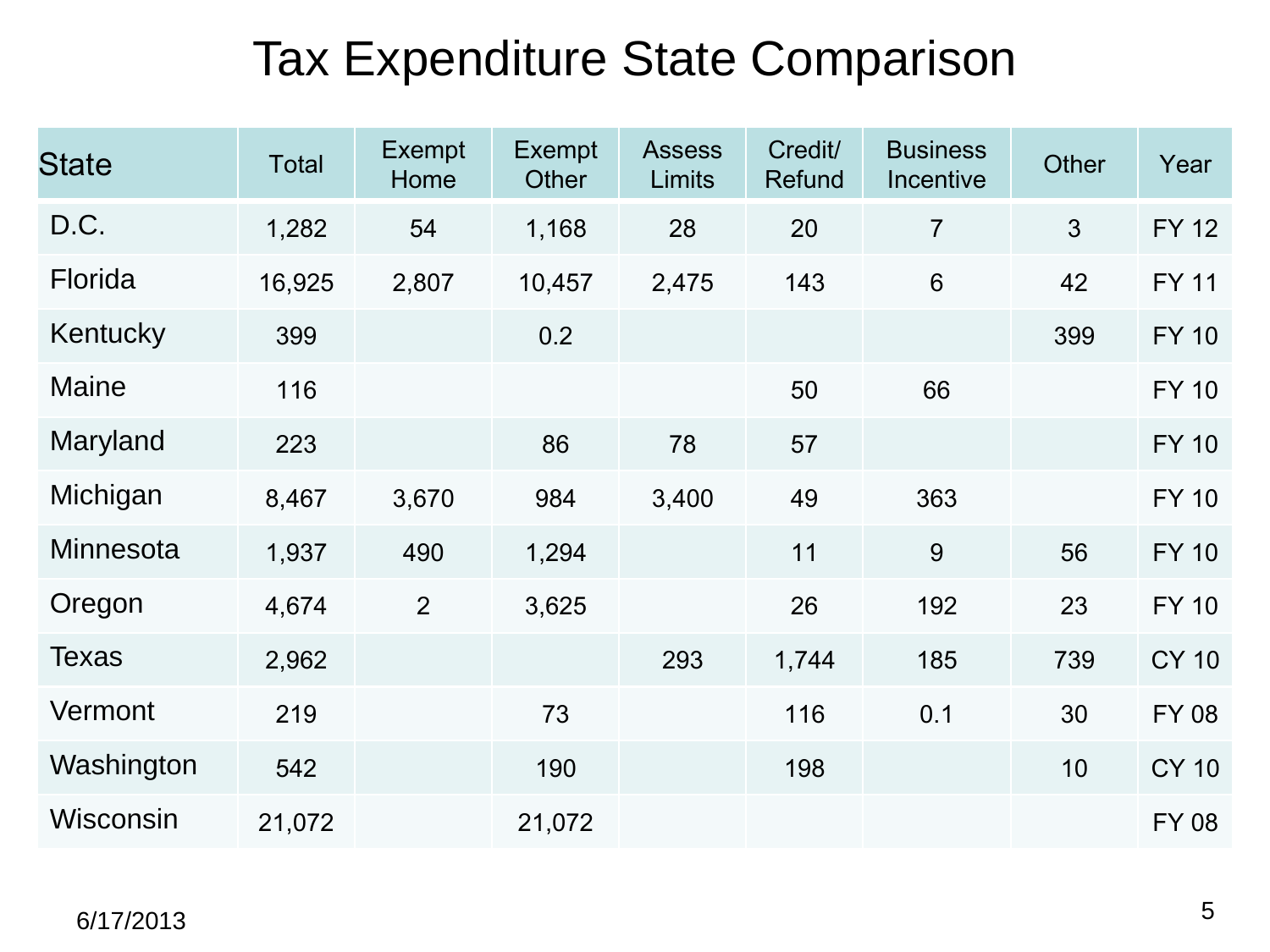#### Abatements

- Forgiveness of property taxes, either completely or in part, for some period of time [Oakman and Clark]
- 8 "by right" tax abatement programs in the DC Official Code
- Cost in terms of foregone tax revenues less than \$8 million annually
- 5 have no participants/beneficiaries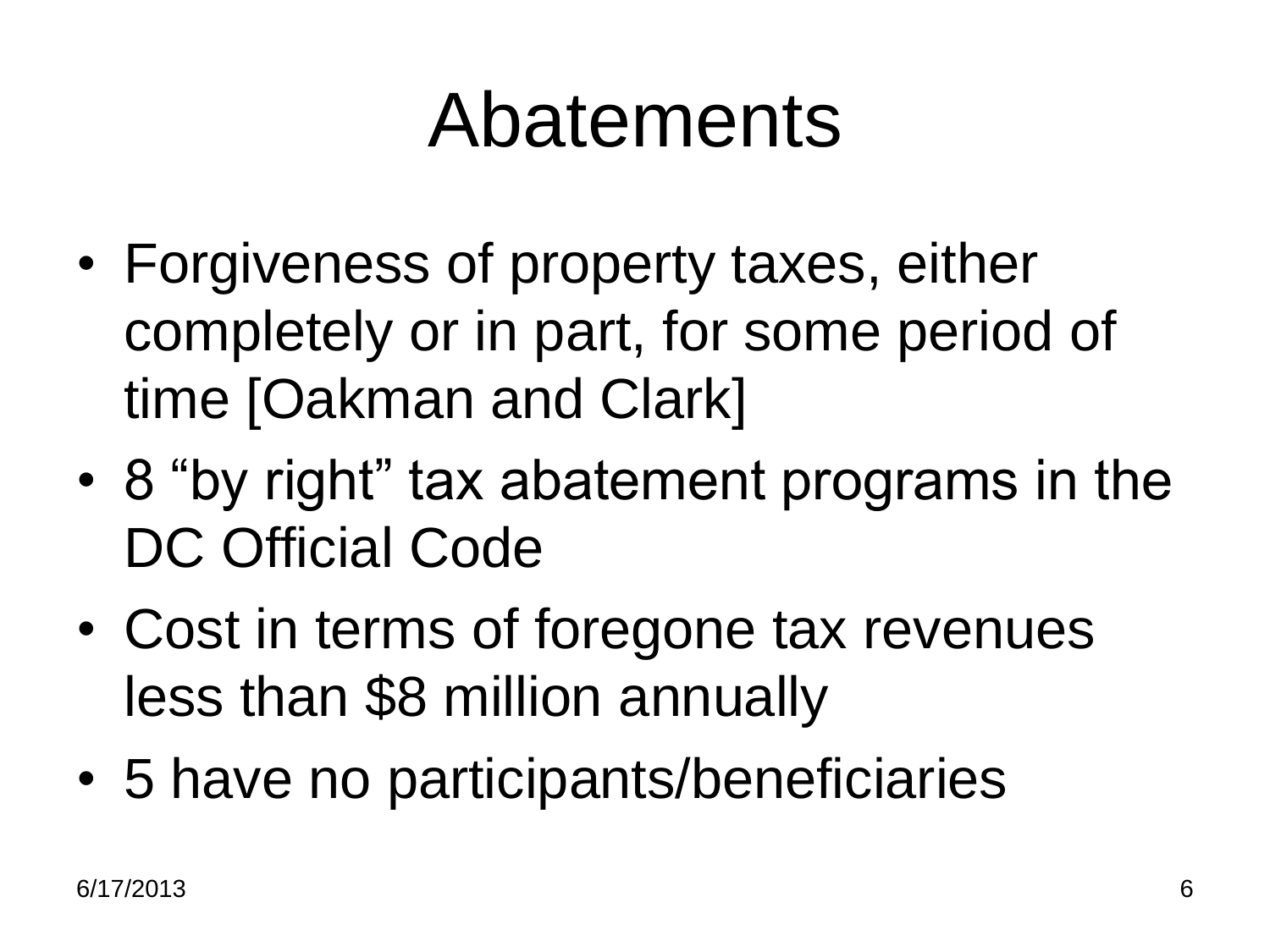### Abatements -- Discretionary

• Requires action by the D.C. Council

- Fiscal note
- "But for" financial analysis

• Must be funded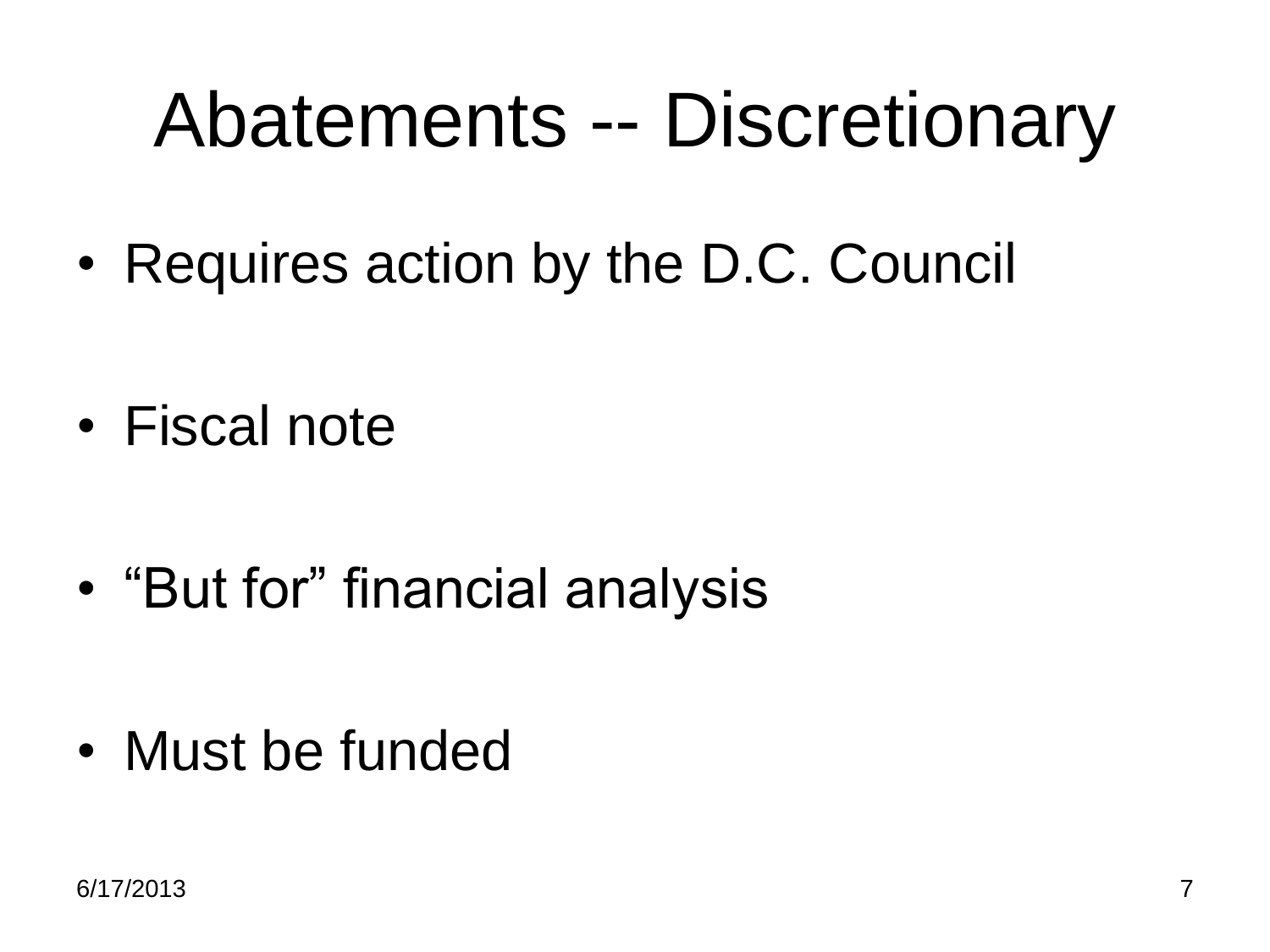## Abatements -- Discretionary

- 26 properties receive partial real property tax abatements in FY2013 costing the District government foregone property tax revenues of approximately \$13 million
- there are 34 properties receiving full real property tax abatements in FY2013 costing the District government foregone property tax revenues of approximately \$16 million

Source: 2013 *Unified Economic Development Report*, Office of the Chief Financial Officer, Appendix 1: Abatements and Exemptions.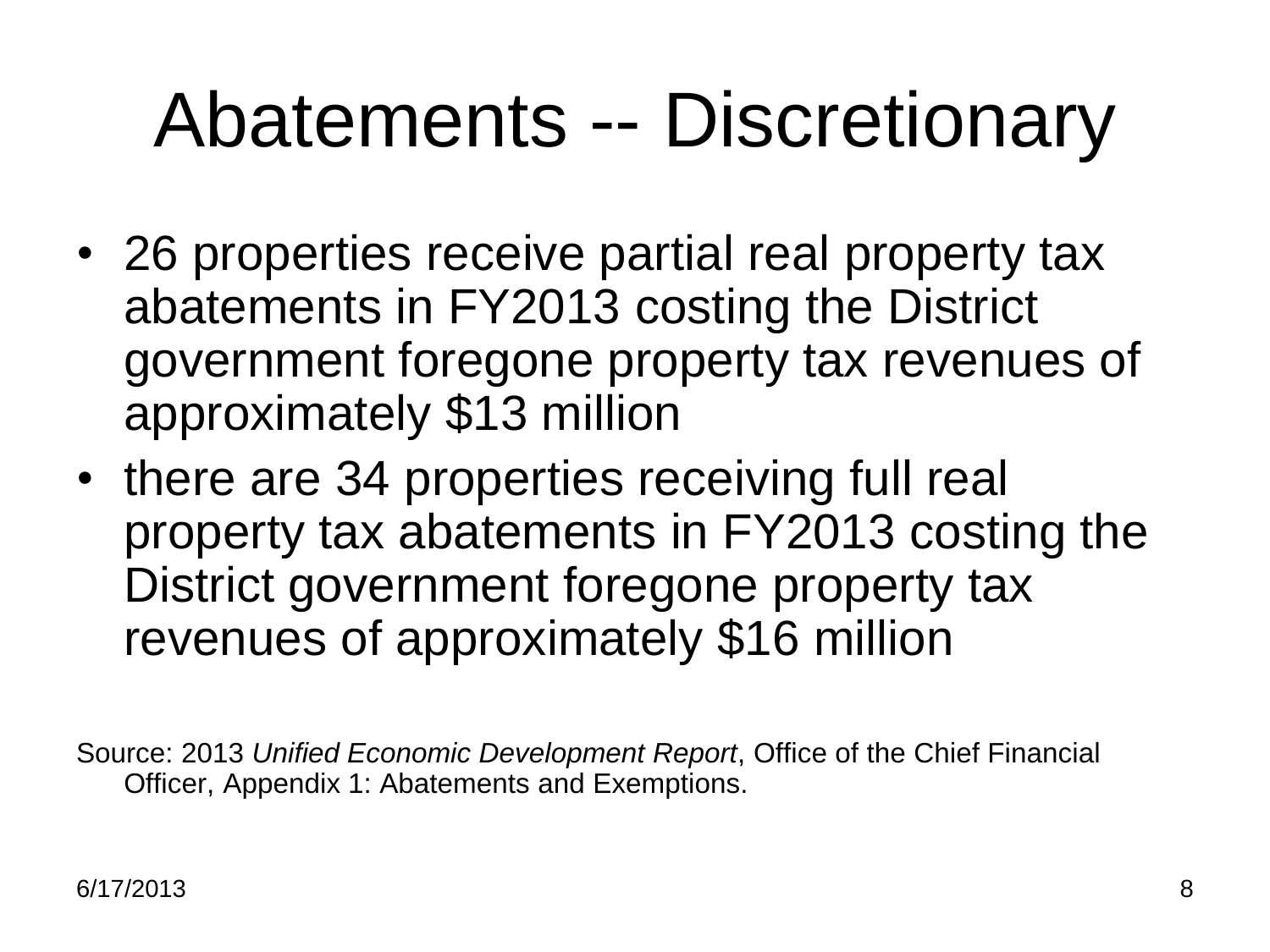# Credits/Deferrals

- Unlike exemptions, credits and deferrals do not reduce the property tax base
- Two major credit programs
	- Assessment Cap (95,000+ participants/\$28 million in foregone revenues
	- Senior citizens (18,000+ properties/\$14 million in foregone revenes
- Two major deferral programs
	- Low-income homeowners (defer incremental increase)
	- Low-income senior homeowners (defer all)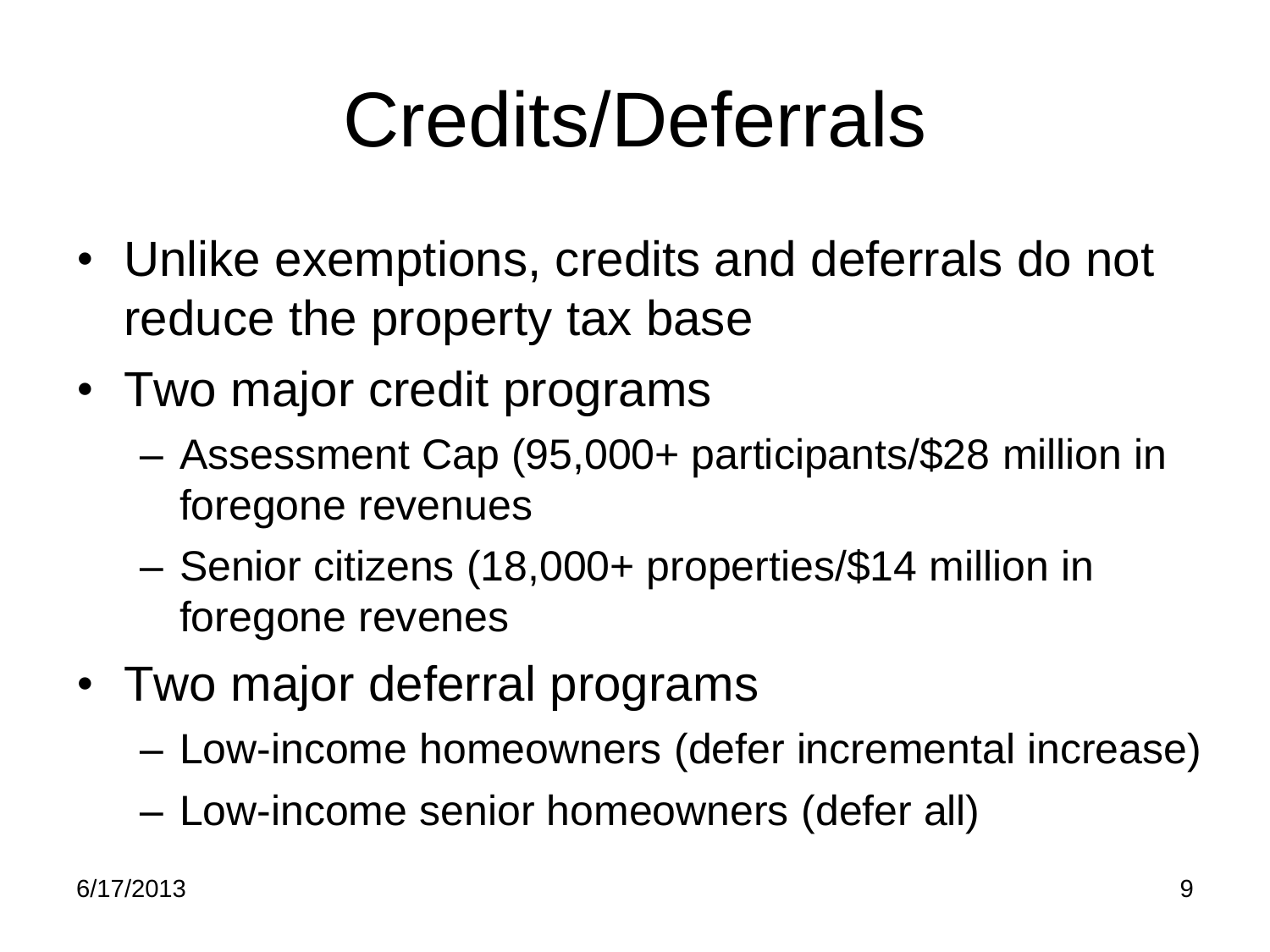#### Impact of Tax Expenditures: Foregone Tax Revenues Foregone Property Tax Revenues Due to Exemptions (millions)

- Scenario 1 \$ 1,473
- Scenario 2  $\quad$  \$ 396
- Scenario 3 \$ 99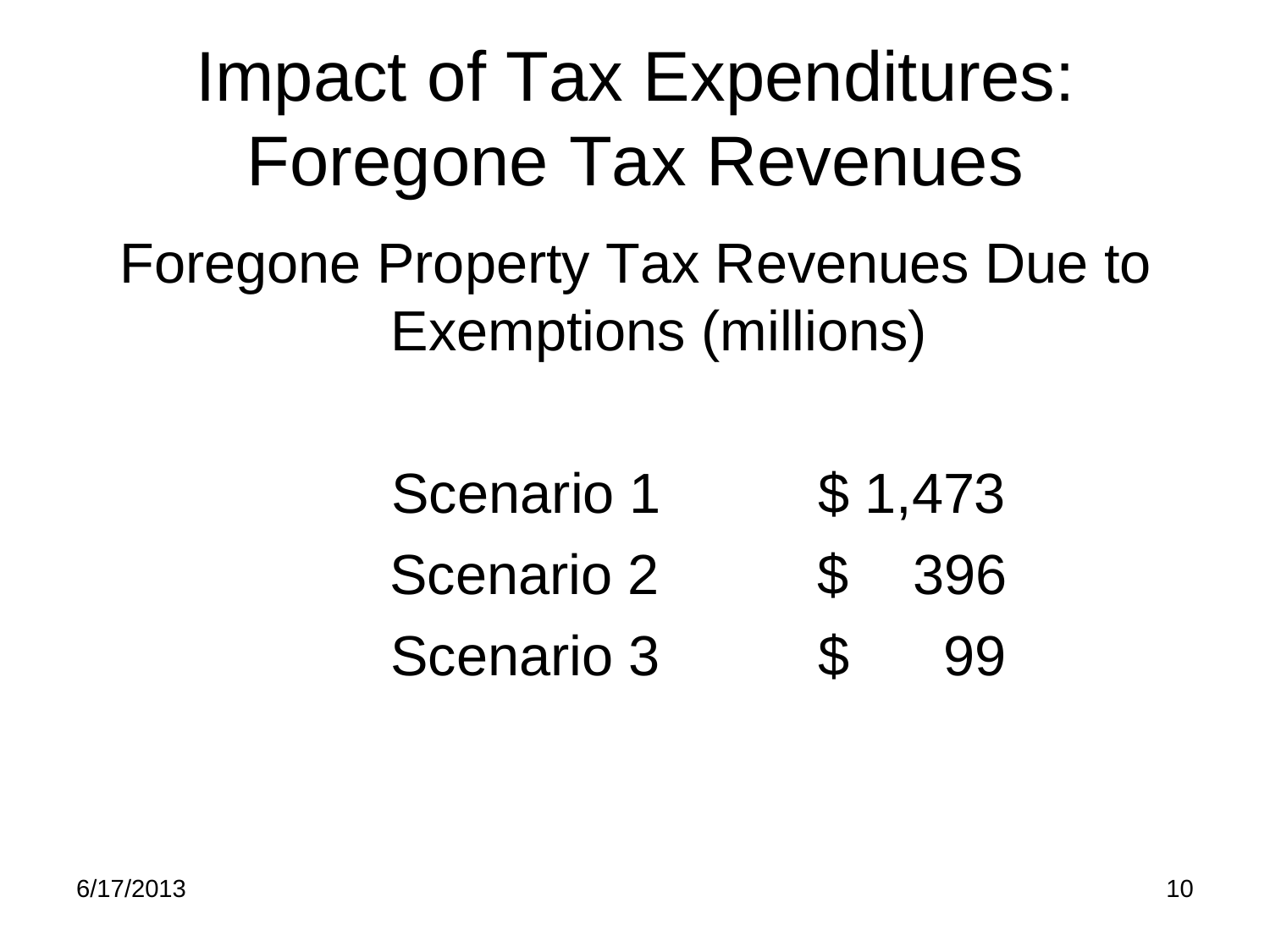#### Impact of Tax Expenditures: Effective Tax Rates



6/17/2013 11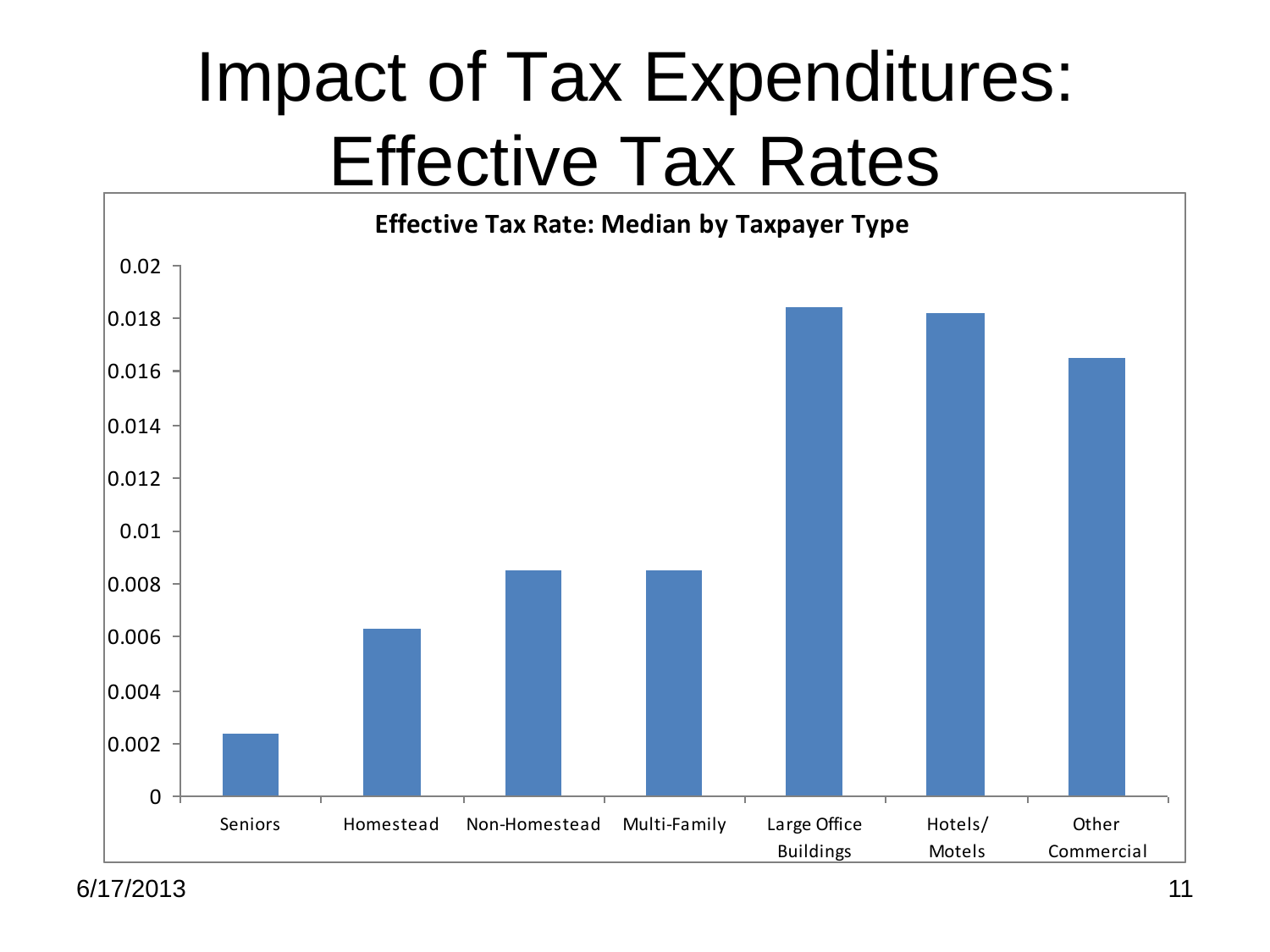### Impact of Tax Expenditures: Shifting the Property Tax Burden

- Equal yield analysis
- Estimate distribution of property tax burden across classes under four scenarios
	- Current system
	- Eliminate all tax expenditures and classification
	- Eliminate selective property tax exemptions
	- Tax some exempt property at 25% of estimated market value
	- See Tables 9 and 10 (p. 38-39)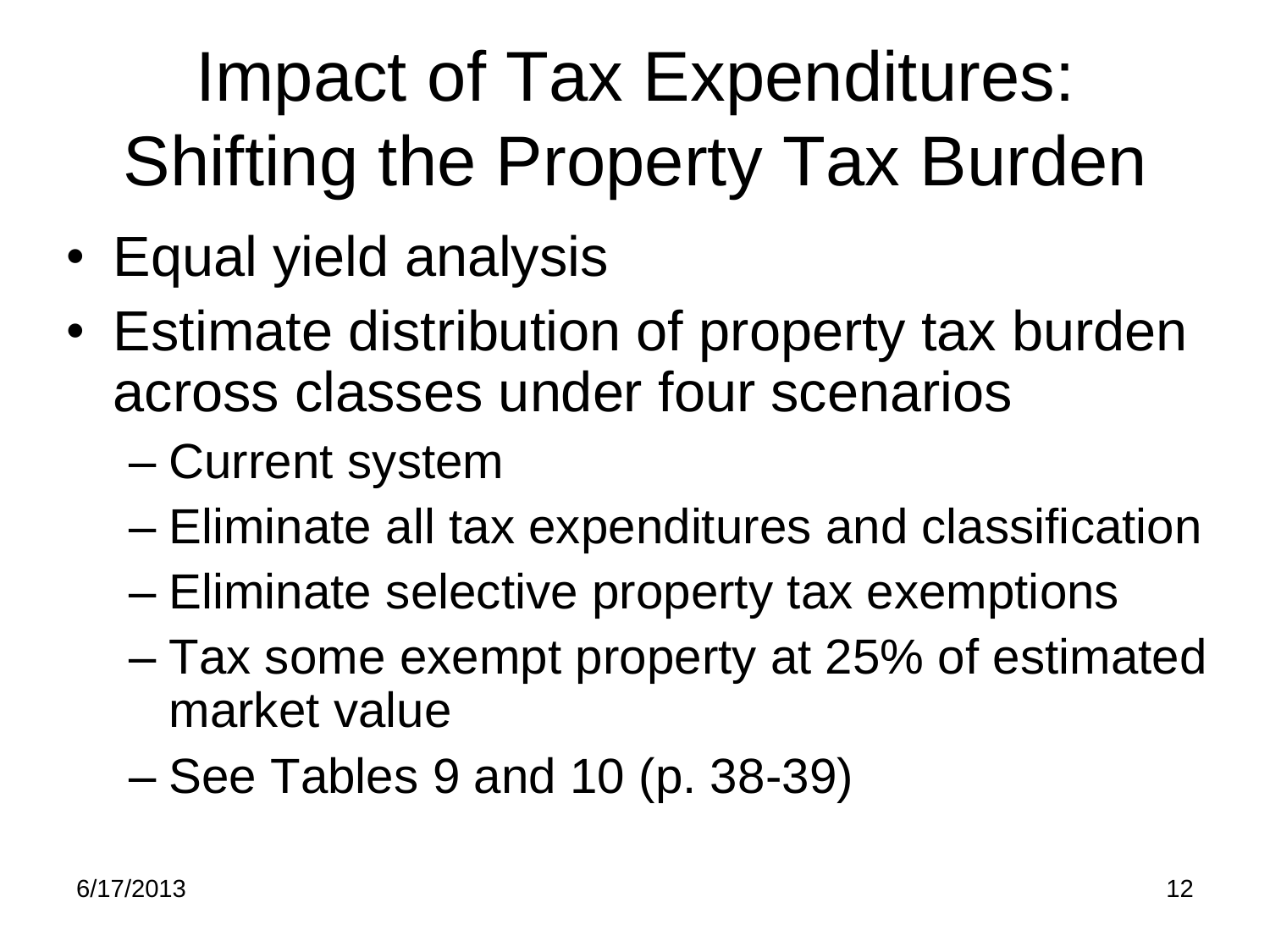# Policy Options

- *Option 1: Improve D.C. Property Tax Expenditure Oversight*
- *Option 2: Reduce Exempt Property Tax Expenditures*
- *Option 3: Improve D.C. Property Tax Abatements Oversight – An Ex Post Analysis of Benefits for District Residents*